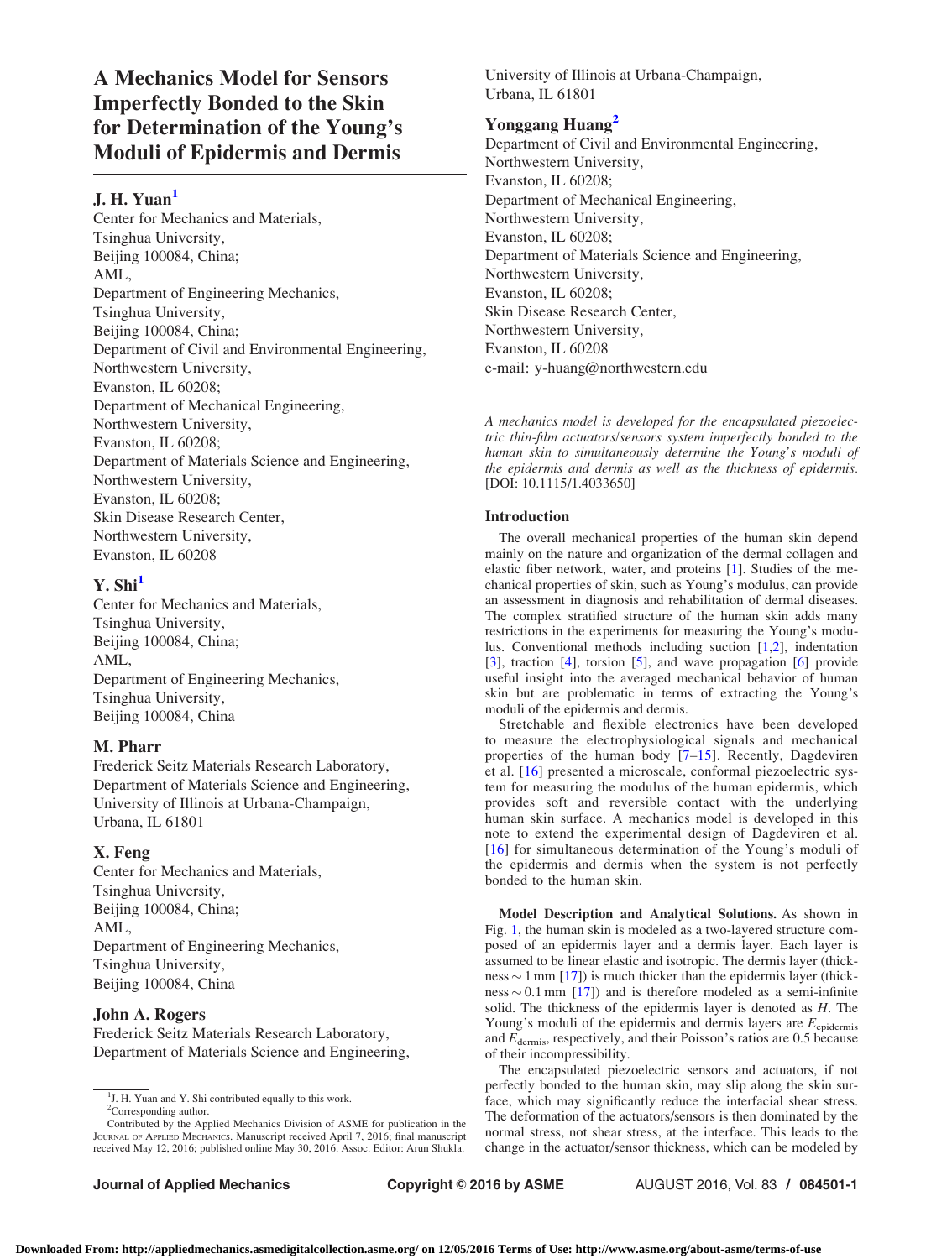<span id="page-1-0"></span>

Fig. 1 Two-layered model of the human skin and skin-modulus device mounted on the surface of human skin with encapsulation

a pair of edge dislocations embedded in the surrounding media for each actuator/sensor.

The piezoelectric, dielectric, and elastic constants of the actuators and sensors normal to the skin are  $e_{33}$ ,  $k_{33}$ , and  $c_{33}$ , respectively. The thick encapsulation layer is also modeled as a semi-infinite, linear-elastic solid with the Young's modulus  $E_{\text{encap}}$ and Poisson's ratio of 0.5 [\[10](#page-2-0),[16\]](#page-2-0). Figure 1 shows an actuator and a sensor (made of identical materials), with length 2b and spacing l. A two-dimensional model for plane-strain deformation is adopted for Fig. 1.

The actuator is subjected to an input voltage  $U_{\text{input}}$ . Without the surrounding media, its thickness would increase by

$$
\Delta = A \frac{e_{33}}{c_{33}} U_{\text{input}}
$$
 (1)

where  $A = (c_{33}/e_{33}) \cdot (c_{11}e_{33} - c_{13}e_{31})/(c_{11}c_{33} - c_{13}^2)$  is given in terms of the piezoelectric constants  $e_{ij}$  and elastic constants  $c_{ij}$ . The thickness increase induces deformation in the surrounding encapsulation, epidermis, and dermis, though their Young's moduli ( $\sim$ 100 kPa [\[16](#page-2-0)]) are many orders of magnitude smaller than that of the actuator ( $\sim$ 100 GPa [[16\]](#page-2-0)). Consequently, the decrease of the actuator thickness due to the constraint of the surrounding media is negligible as compared to  $\Delta$  [\[10,16](#page-2-0)].

The thickness of the actuators and sensors ( $\sim$ 5  $\mu$ m [\[16](#page-2-0)]) is much smaller than that of the epidermis (and dermis and encapsulation). Therefore, Eq. (1) can be modeled as a pair of edge dislocations, with the Burgers vector  $\Delta$  and  $-\Delta$ , separated by the length 2b of the actuator on the encapsulation/epidermis interface for a finite-thickness epidermis sandwiched by semi-infinite encapsulation and dermis. The deformation and stress in the encapsulation, epidermis, and dermis are obtained analytically, similar to the studies of dislocations in layered media [[18,19\]](#page-2-0).

Because the sensors are extremely thin and stiff, their thickness changes are essentially zero such that they do not need to be modeled as pairs of dislocations. The normal stress  $\bar{\sigma}$  averaged over length  $2b$  of the sensor (at the spacing  $l$  from the actuator) is obtained analytically by [\[18](#page-2-0)–[20\]](#page-2-0)

$$
\bar{\sigma} = \frac{\Delta E_{\text{epidermis}}}{2b} (1 - \alpha_{\text{encap}})
$$

$$
\times \left[ \ln \frac{(2b+l)^2}{(4b+l)l} + (1 - \alpha_{\text{encap}}) \alpha_{\text{dermis}} (f_1 + \alpha_{\text{encap}} \alpha_{\text{dermis}} f_2) \right] (2)
$$

where  $\alpha_{\text{encap}} = (E_{\text{epidermis}} - E_{\text{encap}})/(E_{\text{epidermis}} + E_{\text{encap}})$  and  $\alpha_{\text{dermis}}$  $=(E_{\text{epidermis}}-E_{\text{dermis}})/(E_{\text{epidermis}}+E_{\text{dermis}})$  are the first Dundurs' parameter [[21\]](#page-2-0) for the encapsulation/epidermis and epidermis/ dermis interfaces, respectively, and  $f_1$  and  $f_2$  are the nondimensional functions given by

$$
f_1 \approx \frac{1}{2} \ln \frac{\theta_{0,1} \theta_{2,1}}{\theta_{1,1}^2} + \frac{1}{2} \left( 2\theta_{1,1}^{-1} - \theta_{0,1}^{-1} - \theta_{2,1}^{-1} \right) + \left( 2\theta_{1,1}^{-2} - \theta_{0,1}^{-2} - \theta_{2,1}^{-2} \right)
$$
\n(3*a*)

and

## 084501-2 / Vol. 83, AUGUST 2016 **Transactions of the ASME**



Fig. 2 (a)  $f_1$  versus *llb* and (b)  $f_2$  versus *llb* 

$$
f_2 \approx \frac{1}{2} \ln \frac{\theta_{0,2} \theta_{2,2}}{\theta_{1,2}^2} + \frac{1}{2} \left( 2\theta_{1,2}^{-1} - \theta_{0,2}^{-1} - \theta_{2,2}^{-1} \right) + \frac{7}{16} \left( 2\theta_{1,2}^{-2} - \theta_{0,2}^{-2} - \theta_{2,2}^{-2} \right) - \frac{1}{2} \left( 2\theta_{1,2}^{-3} - \theta_{0,2}^{-3} - \theta_{2,2}^{-3} \right) + \frac{3}{2} \left( 2\theta_{1,2}^{-4} - \theta_{0,2}^{-4} - \theta_{2,2}^{-4} \right)
$$
(3b)

in which

$$
\theta_{m,n} = 1 + \frac{(l + 2mb)^2}{(2nH)^2} \tag{4}
$$

 $f_1$  and  $f_2$  are shown versus *l/b* in Fig. 2 for different values of *H/b*; they approach zero for  $H/b \gg 1$  (small sensor 2b as compared to the thickness  $H$  of epidermis).

The output voltage of the sensor is related to the normal stress  $\bar{\sigma}$  in Eq. (2) by

$$
U_{\text{output}} = \frac{1}{S} \frac{h_{\text{piezo}}}{e_{33}} \bar{\sigma}
$$
 (5)

where  $S = 1 + (e_{31}/e_{33}) \cdot (c_{33}e_{31} - c_{13}e_{33})/(c_{11}e_{33} - c_{13}e_{31}) +$  $(k_{33}/e_{33}) \cdot (c_{11}c_{33} - c_{13}^2)/(c_{11}e_{33} - c_{13}e_{31})$  is given in terms of the piezoelectric constants  $e_{ij}$ , elastic constants  $c_{ij}$ , and dielectric constants  $k_{ij}$ , and  $h_{\text{piezo}}$  is the thickness of the piezoelectric layer in the sensor.

The ratio of the sensor output voltage in Eq.  $(5)$  to the actuator input voltage in Eq. (1) gives

$$
\frac{U_{\text{output}}}{U_{\text{input}}} = \frac{1}{3\pi} \frac{A}{S} \frac{h_{\text{piezo}} E_{\text{epidermis}}}{2b} (1 - \alpha_{\text{encap}})
$$
\n
$$
\times \left[ \ln \frac{(2b + l)^2}{(4b + l)l} + (1 - \alpha_{\text{encap}}) \alpha_{\text{dermis}} (f_1 + \alpha_{\text{encap}} \alpha_{\text{dermis}} f_2) \right]
$$
\n(6)